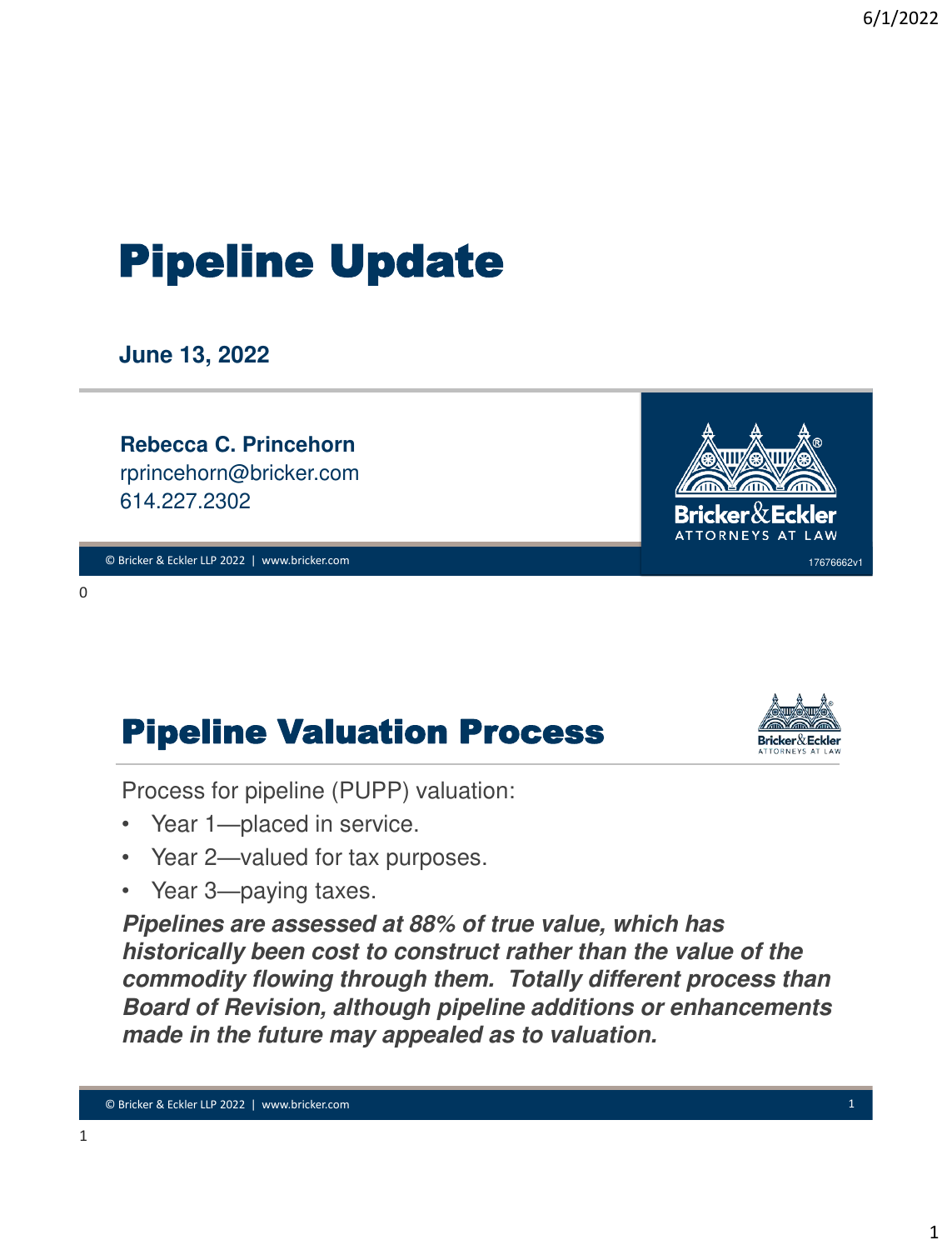### PUPP Valuation Steps



Department of Taxation valuation steps:

- Tax Commissioner notifies utility of preliminary assessment.
- Petition for reassessment (non-public hearing).
- Final Determination of Tax Commissioner.
- Appeal of Final Determination to Board of Tax Appeals (BTA).
- Appeal of BTA decision to either Ohio Supreme Court or Court(s) of Appeal.



```
2
```
### Board of Tax Appeals (BTA)



Standing in BTA hearing (R.C. 5717.02):

- PUPP Taxpayer.
- County Auditors of affected counties.

**No local government has standing at the BTA hearing, although the hearing is open to the public.**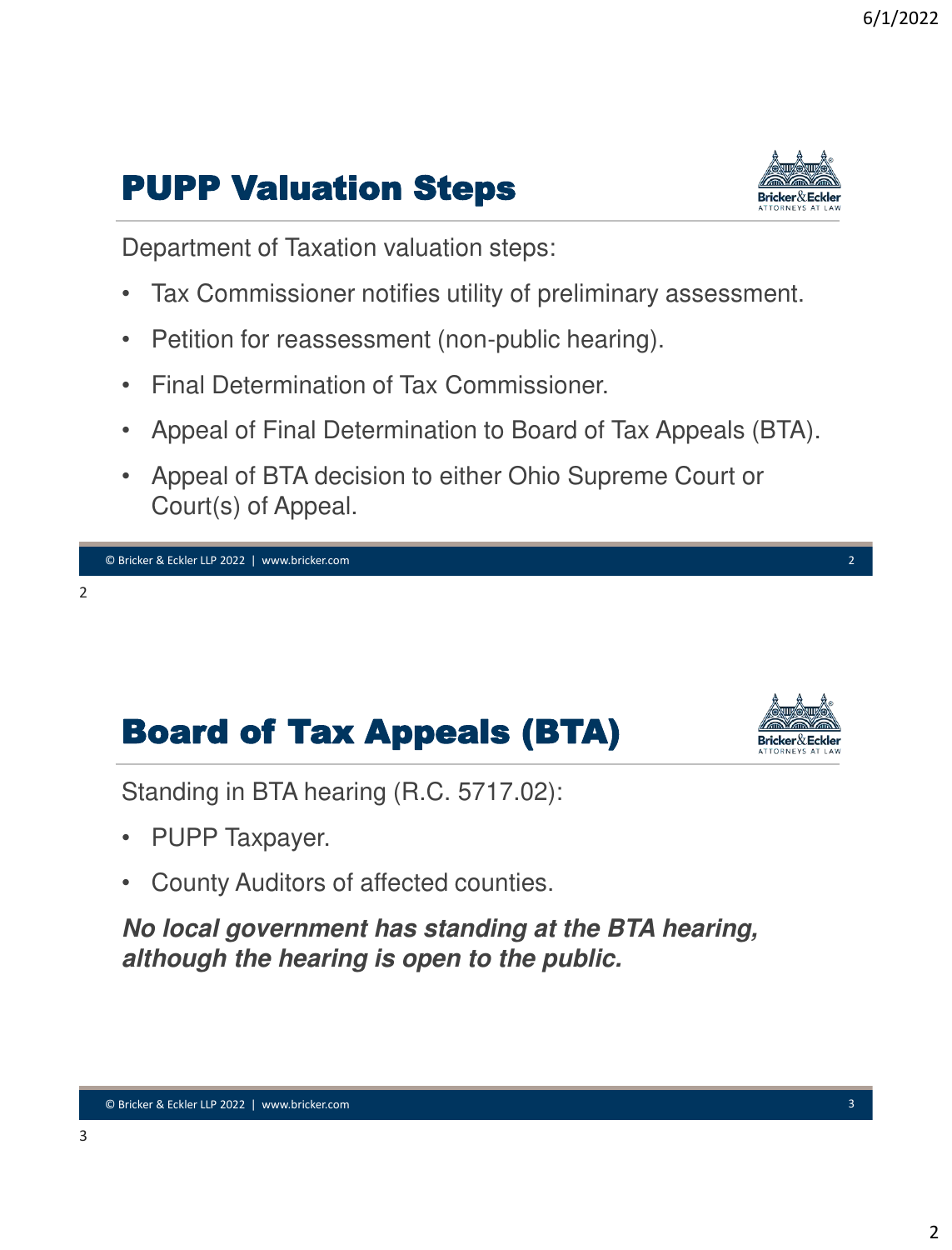### Nexus and Rover Status



Current status of major pipeline BTA hearings:

- **Nexus**—in settlement discussions with the Tax Commissioner under a joint motion on February 14, 2022 to remand the case.
- **Rover**—case continued from May 9 until August 1, 2022. Parties actively engaged in discovery.

#### **No local government has statutory authority to have an independent settlement from that of the State of Ohio.**



Tender payments—tax due on undisputed value during the appeal period

Penalties—R.C. 323.121

Interest on Unpaid Tax—R.C. 5727.47(B)/5715.19(E):

• Amount determined to be due versus amount billed versus amount tendered—interest computed from the date the taxes were due.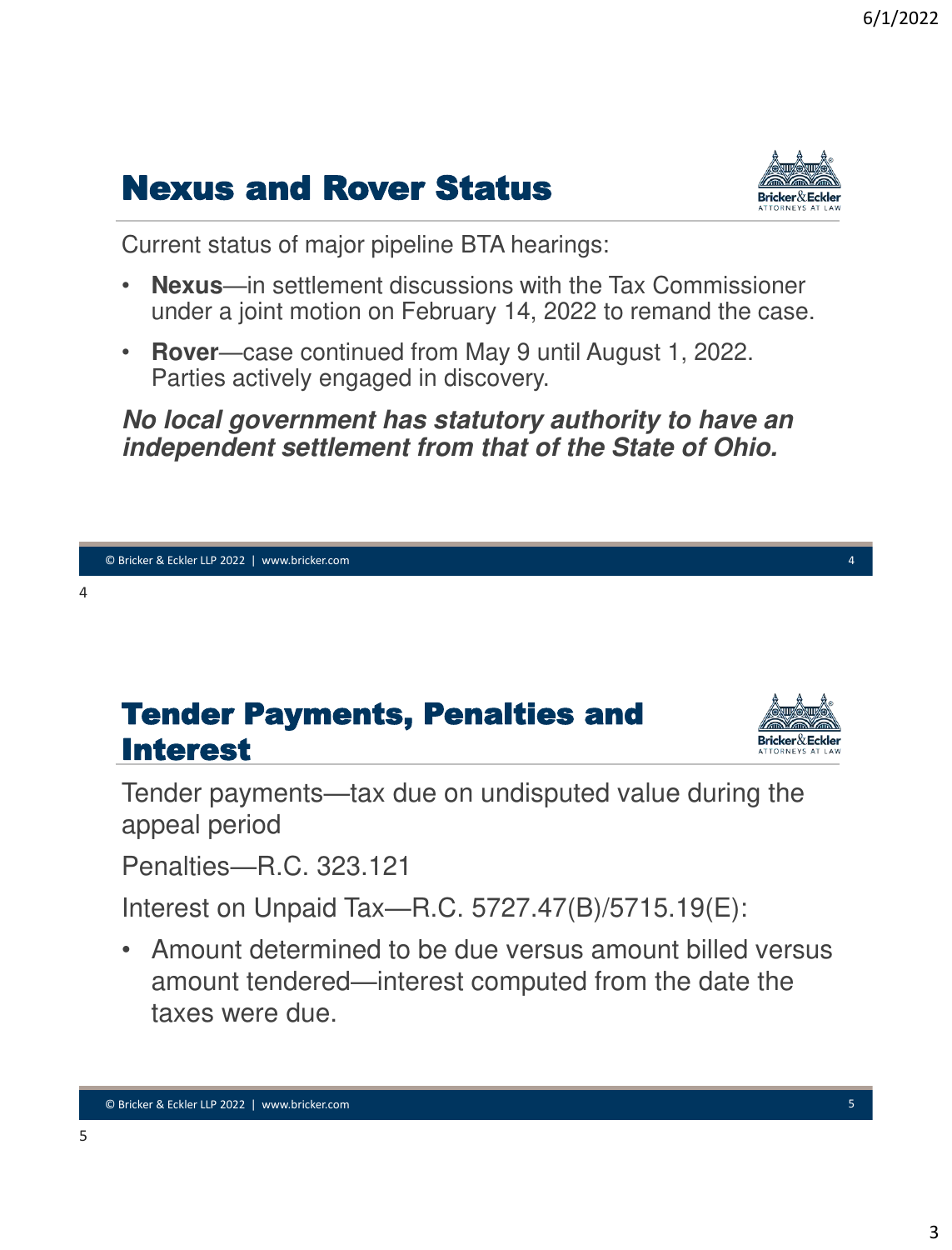# Interest Computation

Prescribed by R.C. 5703.47:

- Determined by Tax Commissioner on October 15 of each year for following calendar year.
- Consists of:
	- Federal Short Term Rate per Internal Revenue Code Sec. 1274, rounded to nearest whole number per cent, **plus**
	- $3.00\%$ .

© Bricker & Eckler LLP 2022 | www.bricker.com © Bricker & Eckler LLP 2021 | www.bricker.com 6

#### 6

7

### Underpayments and **Overpayments**

Underpayment--County Auditor notifies County Treasurer who bills and collects tax.

Overpayments—County Auditor discretion:

- Refund entire overpayment.
- Refund a portion and prorate the balance against future taxes.
- Prorate the entire amount as a credit against future taxes.